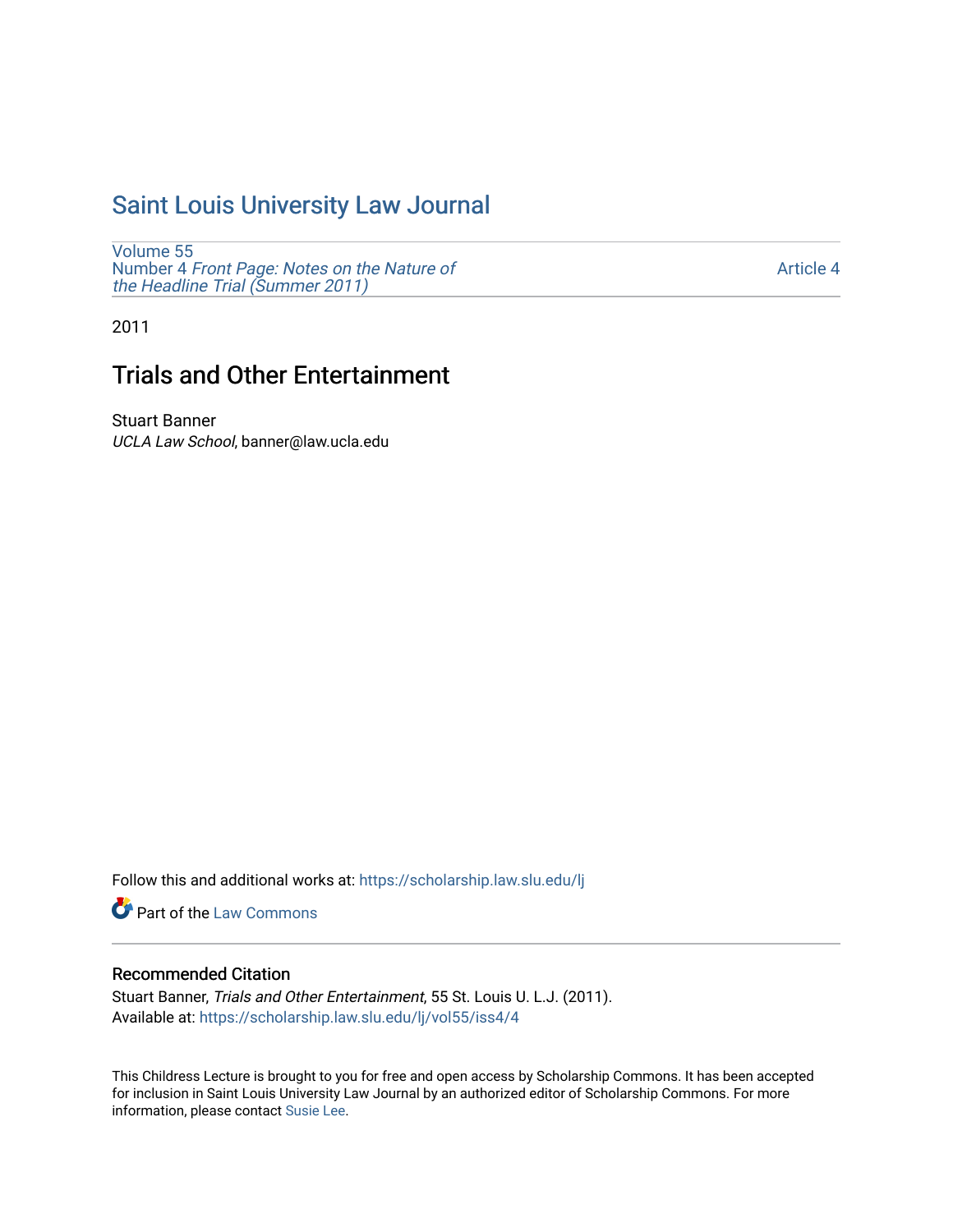## **TRIALS AND OTHER ENTERTAINMENT**

## STUART BANNER\*

I'd like to elaborate on one point Lawrence Friedman makes in his paper. "The study of these trials," he says, "is a study not so much of the law, as of the mass media."<sup>1</sup> I think that's right. Much of what Professor Friedman says about trials could also be said about other kinds of things people like to watch. This is especially true about the changes over time in the way the public has experienced trials. We can see a lot of those same changes in the way the public has observed other sorts of events as well. On the other hand, some of the changes in the public's experience of trials are attributable to uniquely legal changes, changes in the nature of trials themselves that don't have any obvious parallels with other kinds of entertainment.

Trials were once popular spectator events, back when the only way to experience them was by going in person.<sup>2</sup> Spectators still turn up at trials today, especially high profile ones, but not the way they used to.<sup>3</sup> People once jammed "into courtrooms so tightly that it could become difficult to move the defendant in and out."<sup>4</sup> During closing argument in the Cincinnati trial of William Arrison, the famous "infernal machine" case of 1854, "there were so many [spectators] present that they occupied the area normally reserved for the judge, including the judge's own seat."<sup>5</sup> Big criminal trials were often handled, even for the government, by private lawyers who were "celebrated in their own right for eloquence, so closing arguments attracted big crowds."<sup>6</sup> The most popular part of the trial may have been the judge's announcement of the sentence, even though this was in the era when a murder conviction

<sup>\*</sup> Norman Abrams Professor of Law, UCLA.

 <sup>1.</sup> Lawrence M. Friedman, *Front Page: Notes on the Nature and Significance of Headline Trials*, 55 ST. LOUIS U. L.J. 1243, 1246 (2011).

 <sup>2.</sup> Lawrence M. Friedman, *The Day Before Trials Vanished*, 1 J. EMPIRICAL LEGAL STUD. 689, 700 (2004).

<sup>3</sup>*. See id.* at 700–01.

 <sup>4.</sup> STUART BANNER, THE DEATH PENALTY: AN AMERICAN HISTORY 164 (2002).

<sup>5</sup>*. Id.* (citing WILLIAM ARRISON & LEONARD WOODRUFF, THE INFERNAL MACHINE CASE: TRIAL OF WILLIAM ARRISON 15, 21 (Cincinnati, HH. Robinson & Co. 1854).

<sup>6</sup>*. Id. See also* Friedman, *supra* note 2, at 700 ("The famous lawyers of the 19th century . . . were great courtroom orators."); Robert M. Ireland, *Privately Funded Prosecution of Crime in the Nineteenth-Century United States*, 39 AM. J. LEGAL HIST. 43, 46 (1995) ("Privately funded prosecutors most often appeared in murder trials . . . .").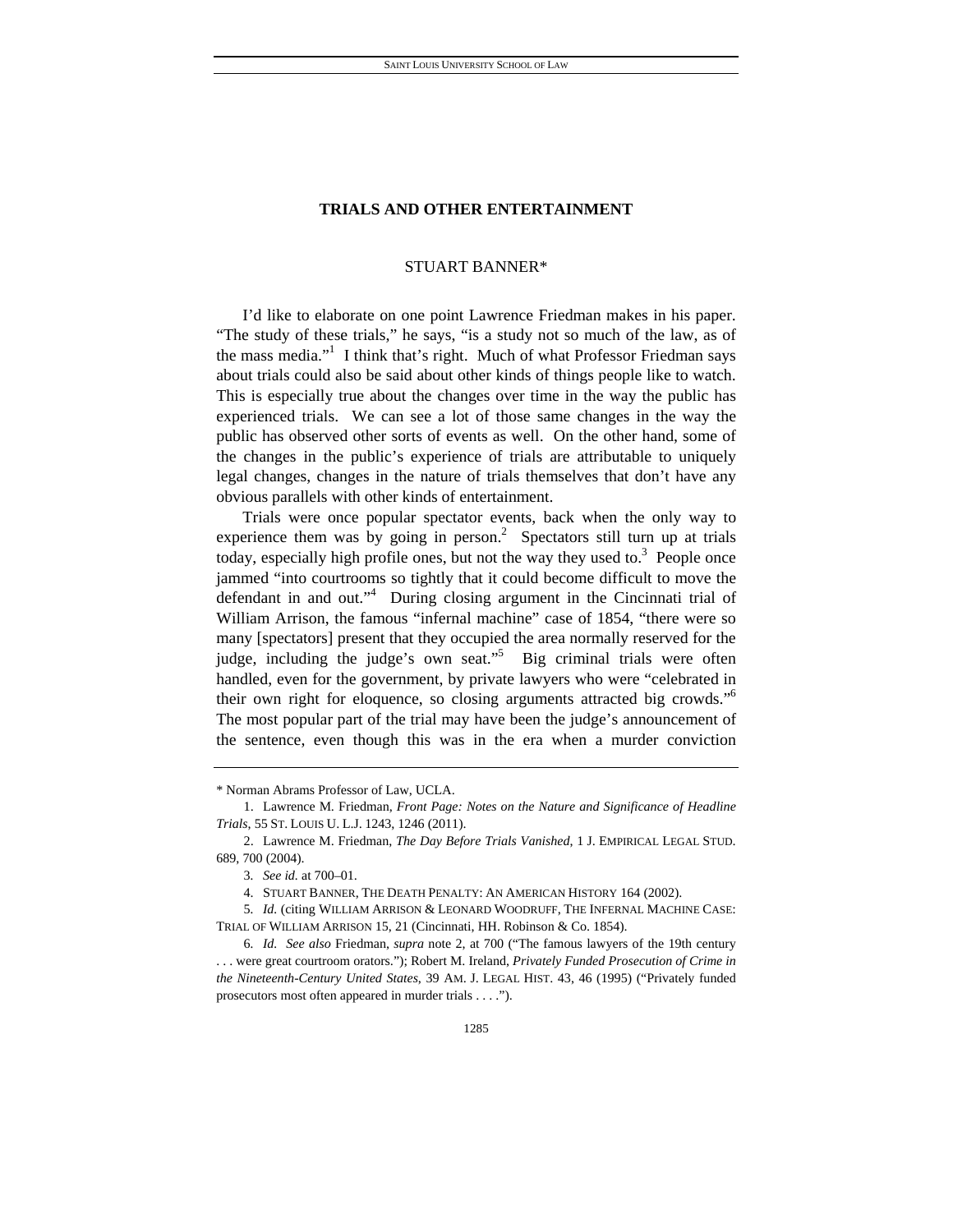virtually always carried the death penalty, leaving little suspense to the sentencing.<sup>7</sup> Still, the courtroom would be packed with spectators. According to one eyewitness account, "At the 1881 sentencing of Albert and Charles Talbott in Missouri for killing their father, 'the Judge broke down, covered his face with his hands, and quivered with emotion; strong men wept, women shrieked. The vast multitude present were shaken as if by a tempest."<sup>8</sup> Before television, before radio, before film, all entertainment was live. Trials were simply exciting things to see.

Eventually, though, attendance stopped being necessary to keep up with a trial. Daily newspapers began running accounts of trials in the first half of the nineteenth century. $9$  In the early twentieth century, people could hear about trials on the radio.<sup>10</sup> By the late twentieth century, people could watch some trials on television.<sup>11</sup> If trials are not already online, they probably will be soon.<sup>12</sup> By reading or watching at a distance, spectators could skip the boring parts: when lawyers were arguing about the admissibility of evidence, having a private conference with the judge, or taking twenty minutes to establish an exhibit's chain of custody. Trials once attracted large physical audiences.<sup>13</sup> With technological change, now they may attract even larger virtual audiences made up of people who may not be physically present, who may be spread across multiple locations, and who may watch or read just the highlights. $14$ They're all watching the trial, but not the way they did before.

We could tell the same kind of story about many other kinds of entertaining events besides trials. As Professor Friedman points out, executions used to be big spectator events too.<sup>15</sup> When the rapist Daniel Wilson was hanged in Providence in 1774, more than 12,000 people showed up to watch at a time when the entire population of Providence was only

<sup>7</sup>*. See* BANNER, *supra* note 4, at 164.

<sup>8</sup>*. Id.* (quoting THE TALBOTTS, HISTORY OF THE ASSASSINATION OF DR. P. H. TALBOTT 133 (Maryville, Mo., Republican Steam Job & Book Office, 1871)).

<sup>9</sup>*. See, e.g.*, RONALD L. GOLDFARB, TV OR NOT TV: TELEVISION, JUSTICE, AND THE COURTS 2–5 (1998).

 <sup>10.</sup> MICHAEL KRONENWETTER, FREE PRESS V. FREE TRIAL: TELEVISION AND OTHER MEDIA IN THE COURTROOM 25, 28 (1986).

 <sup>11.</sup> GOLDFARB, *supra* note 9, at xvii.

<sup>12</sup>*. See* COURTROOM VIEW NETWORK, http://www.courtroomview.com (last visited Mar. 7, 2011) (broadcasting live trials over the internet for a monthly fee).

 <sup>13.</sup> BANNER, *supra* note 4, at 164.

<sup>14</sup>*. See* Christo Lassiter, *TV or Not TV—That is the Question*, 86 J. CRIM. L. & CRIMINOLOGY 928, 978–79 (1996) (describing the instantaneous nature of televised trial coverage); Kelly L. Cripe, Comment, *Empowering the Audience: Television's Role in the Diminishing Respect for the American Judicial System*, 6 UCLA ENT. L. REV. 235, 240–42 (1999) (describing the media's expansion of the non-present judicial audience).

 <sup>15.</sup> Friedman, *supra* note 1, at 1246–47; Friedman, *supra* note 2, at 700.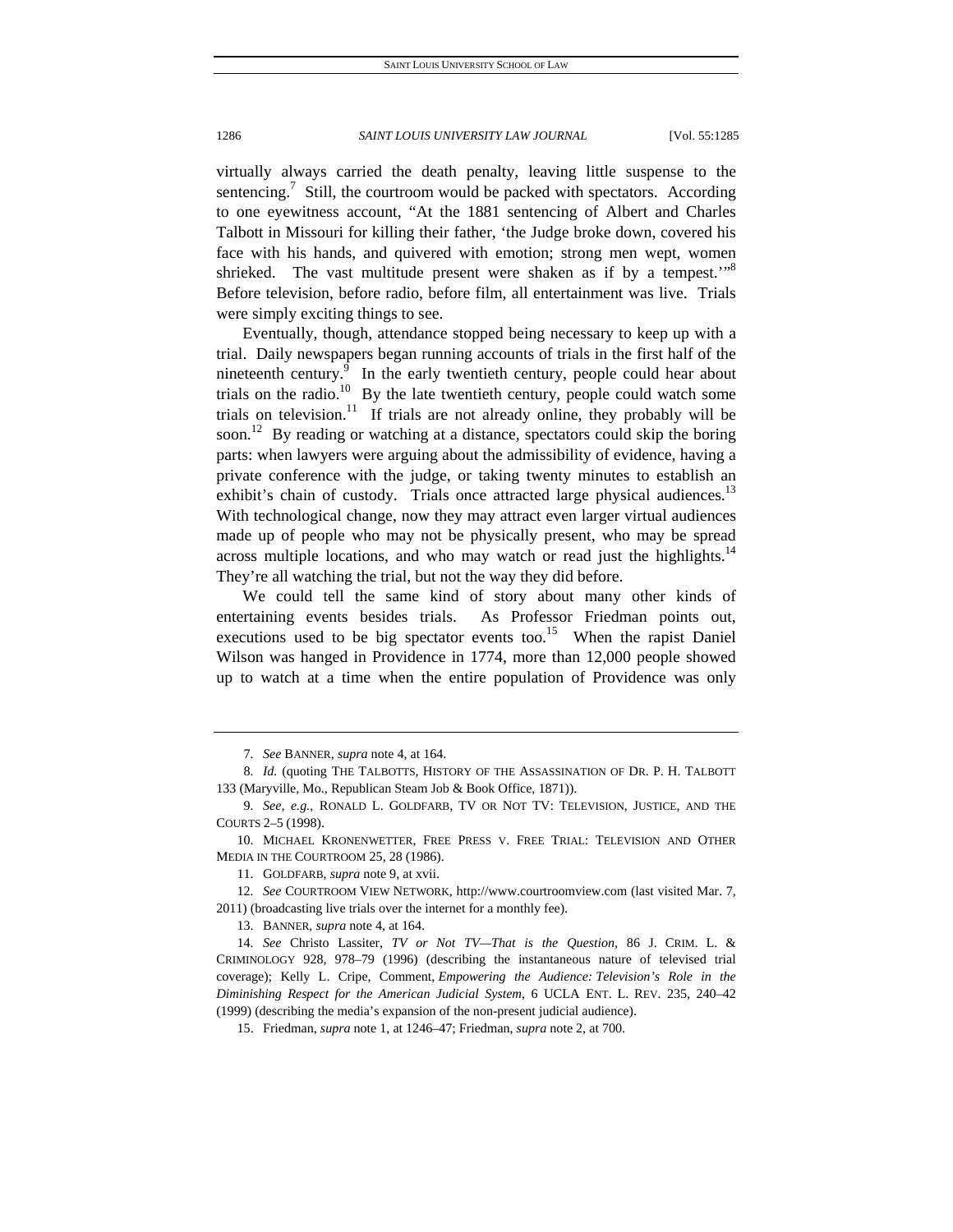2011] *TRIALS AND OTHER ENTERTAINMENT* 1287

around  $4,000$ .<sup>16</sup> Over 30,000 spectators were said to have seen Jesse Strang hanged in Albany in 1827, and 50,000 saw the execution of John Johnson in New York in  $1824$ .<sup>17</sup> Even after executions were moved into prison yards over the course of the nineteenth century, they continued to attract huge crowds. Fifteen thousand people streamed into the tiny town of Fonda, New York in 1878 to stand around outside the prison while the murderer Samuel Steenburgh was being hanged inside.<sup>18</sup> Spectators could not see any part of the execution, but that didn't prevent them from showing up and milling around.<sup>19</sup> People would climb trees and find spots on the roofs of nearby houses, hoping to peer over the wall and get a glimpse of what was going on.<sup>20</sup> Executions, like trials, were exciting things to see, and people would often go to great lengths to get a view.

The opportunity to see executions in person came to an end when hanging was replaced by the electric chair and gas chamber—execution methods that required small, indoor spaces. $^{21}$  But people could still read about executions, and like trials, they became staples of the daily newspapers.<sup>22</sup> Even as the public was excluded, journalists were always given good places to watch, and they wrote lengthy, detailed accounts of what they saw.<sup>23</sup> Ordinary people could usually learn more about an execution from reading an eyewitness account by a journalist who had a good view, than they ever could have from watching one themselves in the old days, because most of them would have been so far away that they could neither have seen much nor heard any of the speeches. $24$  The physical audience became a much larger virtual audience that never actually gathered in one place.<sup>25</sup>

Trials are sometimes shown on television, but executions are not.<sup>26</sup> Every once in a while, a television station will ask to show one, and occasionally

- 21. BANNER, *supra* note 4, at 203.
- 22*. Id.* at 161–62.
- 23*. Id.* at 162.
- 24*. Id.*
- 25*. See id.*

26*. See* 28 C.F.R. § 26.4(f) (2010) (prohibiting the visual or audio recording of a federal execution without a court's permission); Robert Perry Barnridge, Jr., Comment, *Death Watch: Why America Was Not Allowed to Watch Timothy McVeigh Die*, 3 N.C. J.L. & TECH. 193 (2001) (discussing the ban on broadcasting executions).

 <sup>16.</sup> BANNER, *supra* note 4, at 25 (citing DANIEL WILSON, THE LIFE AND CONFESSION OF DANIEL WILSON (Providence, 1774)).

<sup>17.</sup> Id. (citing E.M. MURDEN & A. MING, JR., THE AUTHENTIC CONFESSION OF JESSE STRANG, AS MADE TO THE REV. MR. LACEY 17 (N.Y., 1832); JAMES G. OGILVE, TRIAL AND SENTENCE OF JOHN JOHNSON, FOR THE MURDER OF JAMES MURRAY 36 (N.Y., Joseph Desnoues 1824)).

<sup>18</sup>*. Id.* at 159.

<sup>19</sup>*. Id.* at 159–60.

<sup>20</sup>*. Id.* at 160.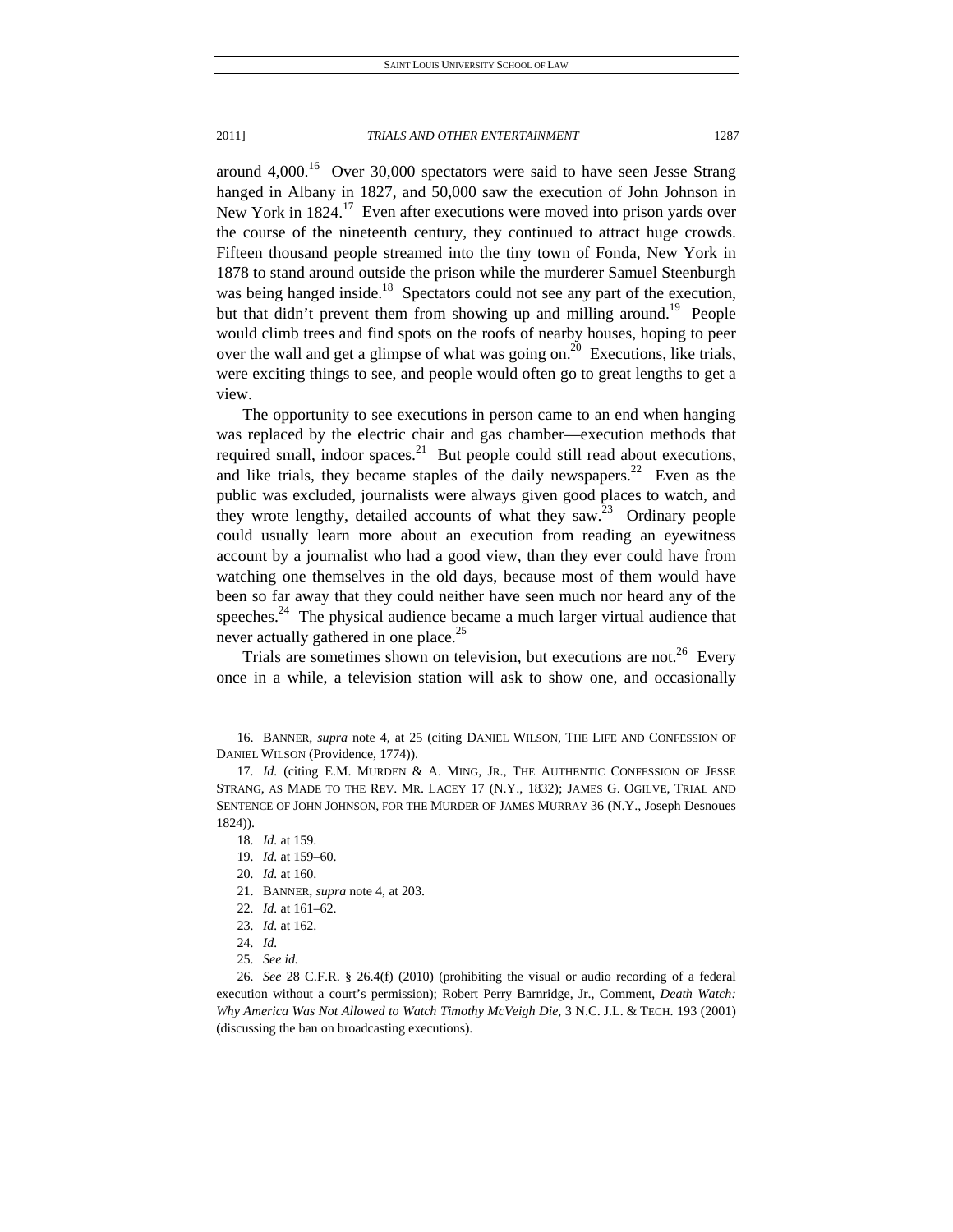television stations bring lawsuits claiming a constitutional right to broadcast executions, but so far none of these requests or suits has been successful.<sup>27</sup> Executions would probably get good ratings. There are plenty of well-known movies featuring simulated executions;<sup>28</sup> presumably, real ones would be even more popular. In a world where the social constraints on what the media can show have mostly broken down, this is one of the old Victorian proprieties that is still going strong.

Technological change produced similar effects on other kinds of entertaining events. Political speeches and debates used to be big spectator sports. The Lincoln-Douglas debates in 1858 drew audiences estimated between 12,000 and 15,000.<sup>29</sup> Daniel Webster gave a famous speech at Bunker Hill in 1840, and eyewitnesses swore there were more than 25,000 people watching.<sup>30</sup> People must have loved this sort of thing, as this was an era long before the invention of microphones, so most spectators probably couldn't hear what the speakers were saying. With sound amplification, the numbers have on occasion grown much larger; more than 1 million people were said to be on hand for the inaugural addresses of Lyndon Johnson in 1965 and Barack Obama in  $2009<sub>1</sub><sup>31</sup>$  although once crowds get this big it is very hard to count them.

Of course, it has been a long time since most people experienced political speeches in person. Once newspapers began to print them verbatim, the number of people who read speeches in the paper far exceeded the number who heard them live.<sup>32</sup> Then, with radio, television, and now the internet, this disparity has increased even more. On C-Span today, you can watch politicians giving speeches before what look like completely empty chambers. $33$  The entire audience is watching on television. Audiences are greater than they used to be, but they are not physically together. Everyone is watching separately.

<sup>27</sup>*. See, e.g.*, Garrett v. Estelle, 556 F.2d 1274 (5th Cir. 1977); WENDY LESSER, PICTURES AT AN EXECUTION: AN INQUIRY INTO THE SUBJECT OF MURDER 24 (1993) (discussing KQED, Inc. v. Vasquez, No. C-90-1383 RHS, 1991 U.S. Dist. LEXIS 21163 (N.D. Cal. Feb. 12, 1992) (decided June 7, 1991)).

<sup>28</sup>*. See, e.g.*, BRAVEHEART (Paramount Pictures 1995); THE CRUCIBLE (Twentieth Century Fox 1996); DEAD MAN WALKING (Polygram Filmed Entertainment 1995); THE GREEN MILE (Warner Bros. 1999).

 <sup>29.</sup> WALTER J. ONG, ORALITY AND LITERACY: THE TECHNOLOGIZING OF THE WORD 137 (Routledge reprt. 1990) (1982).

 <sup>30.</sup> MERRILL D. PETERSON, THE GREAT TRIUMVIRATE: WEBSTER, CLAY, AND CALHOUN 294–95 (1987).

 <sup>31.</sup> Michael E. Ruane et al., *From Across the Country, A Jubilant Crowd Emerges*, WASH. POST, Jan. 21, 2009, at A13.

 <sup>32.</sup> ENCYCLOPEDIA OF AMERICAN JOURNALISM 260 (Stephen L. Vaughn ed., 2008).

<sup>33</sup>*. See* C-SPAN NETWORKS LIVE, http://www.cspan.org/Live-Video/C-SPAN (last visited

Jan. 9, 2011) (ability to view politician speeches will vary depending on channel programming).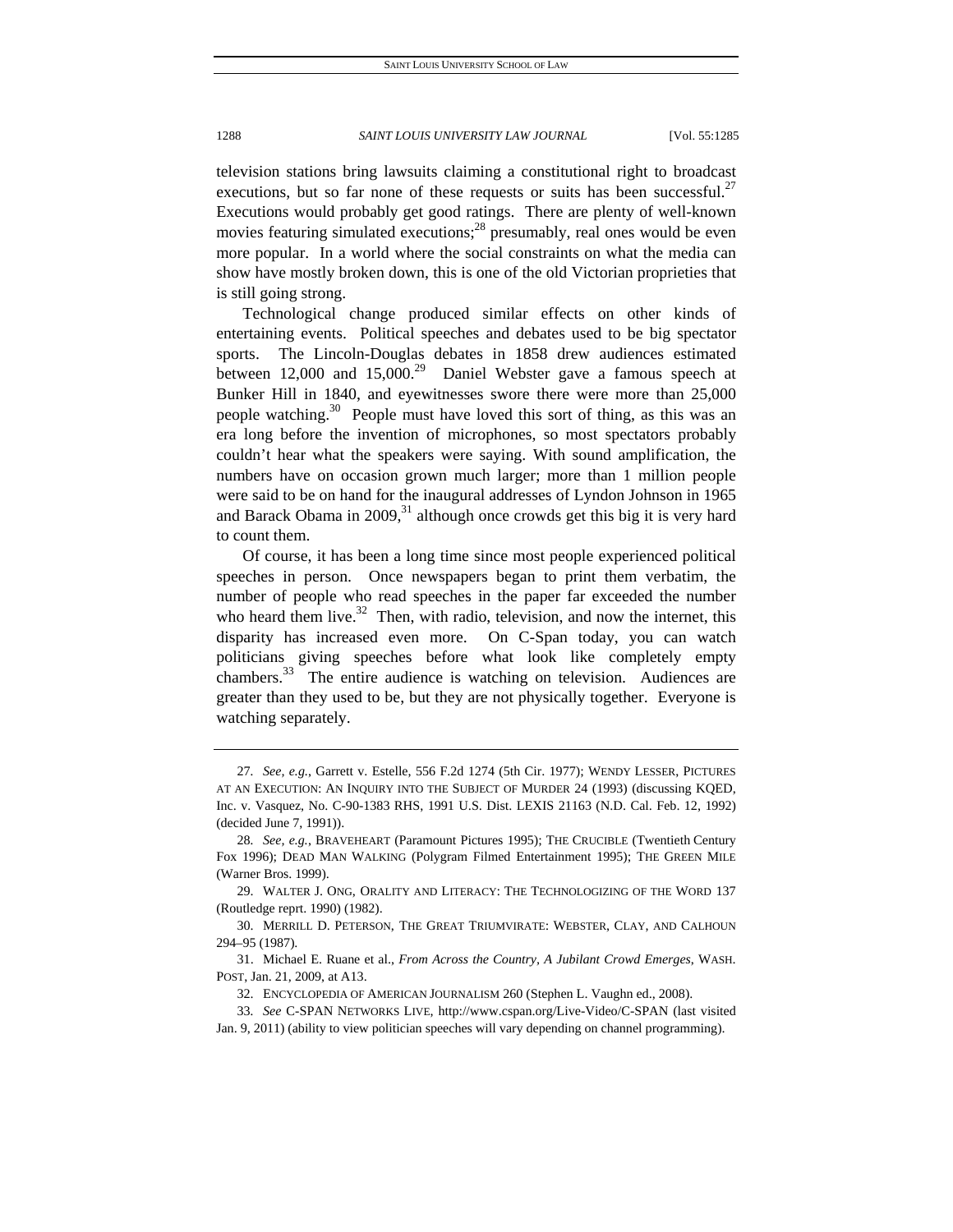#### 2011] *TRIALS AND OTHER ENTERTAINMENT* 1289

The same goes for sermons. The minister George Whitefield was a celebrity in the mid-eighteenth century.<sup>34</sup> He regularly delivered sermons before crowds of several thousand, sometimes as high as  $20,000$  or more.<sup>35</sup> We still have famous ministers today, and they still draw big crowds, but most people today likely get their celebrity sermons from either television or the internet. $36$  Or think about music. Jenny Lind's tour of the United States in the early 1850s was probably the most publicized American entertainment event of the nineteenth century, but the largest theaters in which she sang could hold only around  $5,000$  or  $6,000$  people.<sup>37</sup> The biggest singers today may get that many listeners every minute, if you add up radio, CDs, and all the various ways music can be heard on the Internet. George Whitefield's audience and Jenny Lind's audience were physical assemblages of people, but Lady Gaga's audience usually is not.<sup>38</sup> Instead, it's a lot of people by themselves wearing earphones.

One more example: sports. Boxing was one of the first commercially successful spectator sports in the United States.<sup>39</sup> John L. Sullivan, the most famous American athlete of the nineteenth century, earned well over \$100,000 per year in the  $1880s^{40}$  (more than \$2 million when adjusted for inflation),<sup>41</sup> which was about a hundred times what the highest-paid baseball players made.<sup>42</sup> Boxing attracted huge crowds. The 1926 fight between Jack Dempsey and Gene Tunney drew over 120,000 spectators; their rematch the following year filled all  $105,000$  seats of Chicago's Soldier Field.<sup>43</sup> When college football became popular in the early twentieth century, it drew

35*. Id.* at 90, 92, 104, 109, 118, 119, 121.

 <sup>34.</sup> HARRY S. STOUT, THE DIVINE DRAMATIST: GEORGE WHITEFIELD AND THE RISE OF MODERN EVANGELICALISM xiii (1991).

<sup>36</sup>*. See* Kevin Howley, *Prey TV: Televangelism and Interpellation*, J. FILM & VIDEO, Summer/Fall 2001, at 23, 25 (2001); *see, e.g.*, CHRISTIAN FORECASTERS, http://www.christian forecasters.com/online-sermons.html (last visited Mar. 8, 2011) (providing access to online sermons).

 <sup>37.</sup> W. PORTER WARE & THADDEUS C. LOCKARD, JR., P.T. BARNUM PRESENTS JENNY LIND: THE AMERICAN TOUR OF TH SWEDISH NIGHTINGALE 20, 39, 45 (1980).

<sup>38</sup>*. See* IFPI, IFPI DIGITAL MUSIC REPORT 2010: MUSIC HOW, WHEN, WHERE YOU WANT IT 10 (2010), *available at* http://ifpi.org/content/library/DMR2010.pdf (demonstrating the huge digital listening audience of Lady Gaga through an estimated 9.8 million digital sales of her single "Poker Face" in 2009 alone).

<sup>39</sup>*. See* ELLIOTT J. GORN, THE MANLY ART: BARE-KNUCKLE PRIZE FIGHTING IN AMERICA 98 (1986); JEFFREY T. SAMMONS, BEYOND THE RING: THE ROLE OF BOXING IN AMERICAN SOCIETY 6–10 (1988).

 <sup>40.</sup> GORN, *supra* note 39, at 220–21.

 <sup>41.</sup> As verified at http://www.westegg.com/inflation.

 <sup>42.</sup> JOHN LOWELL PRATT & JIM BENAGH, THE OFFICIAL ENCYCLOPEDIA OF SPORTS 18 (1964).

 <sup>43.</sup> SAMMONS, *supra* note 39, at 71, 78.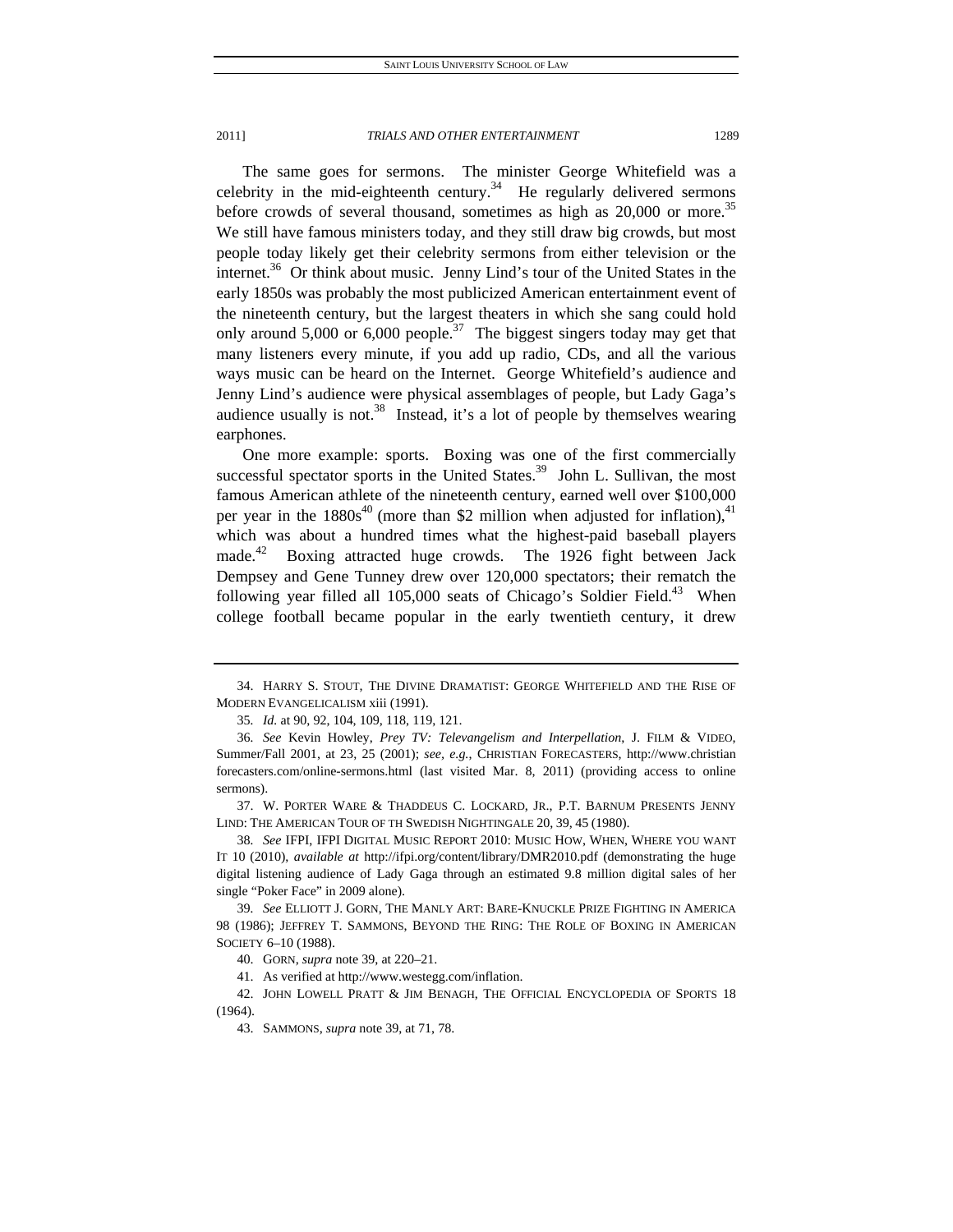comparable crowds, $44$  and when professional baseball became popular, it attracted audiences a bit smaller.<sup>45</sup> Virtually all of the money in sports in the early twentieth century came from ticket sales.<sup>46</sup> In fact, when radio and television came along, at first promoters tried to keep their events off the air for fear that no one would buy tickets if they could sit at home and watch for free.<sup>47</sup> Eventually, promoters realized they could make more money from television revenue than from ticket sales. Today sporting events still attract big crowds, but most of the people watching are not at the stadium with other spectators. They are at home, watching by themselves.<sup>48</sup>

Trials are just like these other forms of entertainment, in that technology has converted a physical audience into a much larger virtual audience that never actually assembles in one place. Similarly, trials are like other events in that the same technological changes that allow for wider audiences also allow spectators to watch only the best parts. It used to be that if you wanted a see a trial you had to go to the courtroom and watch whatever happened to be going on that day. Then, with newspapers and television spectators could catch the highlights. With the internet, it would be possible to slice trials even more finely to fulfill a market for people who only want to watch, say, closing arguments in arson cases from Arizona, or cross-examinations by prosecutors with moustaches. The same is true of other forms of entertainment. Concerts used to last a couple of hours and gave listeners little choice over what would be played. Then sound recording allowed audiences to hear music in smaller chunks tailored more to their liking. Similarly, if you don't want to sit through a whole baseball game you can watch highlights on television. If you only want to see home runs or strikeouts, you can do that online.

<sup>44</sup>*. See, e.g.*, LIAM T.A. FORD, SOLDIER FIELD: A STADIUM AND ITS CITY 89–90 (2009) (describing a record crowd of 120,000 for the 1927 Notre Dame vs. University of Southern California game played at Soldier Field).

<sup>45</sup>*. See, e.g.*, RON SMITH, THE BALLPARK BOOK 30–32, 42, 265 (2000) (describing the 14,000-seat capacity of Wrigley Park when built in 1914, the crowd of over 30,000 at the 1909 opening game in the 20,000-seat capacity Shibe Park, and the official but admittedly inflated crowd of 74,000 at Yankee Stadium in 1923).

 <sup>46.</sup> MICHAEL LEEDS & PETER VON ALLMEN, THE ECONOMICS OF SPORTS 69–105 (2002), *reprinted in* THE BUSINESS OF SPORTS 361, 362 (Scott R. Rosner & Kenneth L. Shropshire eds., 2004).

<sup>47</sup>*. See* ALLEN GUTTMANN, *Mediated Spectatorship*, *in* SPORTS SPECTATORS 127–46 (1986), *reprinted in* THE NEW AMERICAN SPORTS HISTORY 366, 374 (S.W. Pope ed., Sports & Soc. Ser. 1997).

<sup>48</sup>*. E.g.*, in 2010, there were 106.5 million United States viewers watching Super Bowl XLIV on television, as opposed to the proportionally minuscule 74,059 in attendance at Miami's sold out Sun Life Stadium. Martin Hendricks, *Huge Performances Rock Super Bowl Stage*, JOURNAL SENTINEL ONLINE (Mar. 17, 2010), http://www.jsonline.com/sports/packers/8781366 7.html.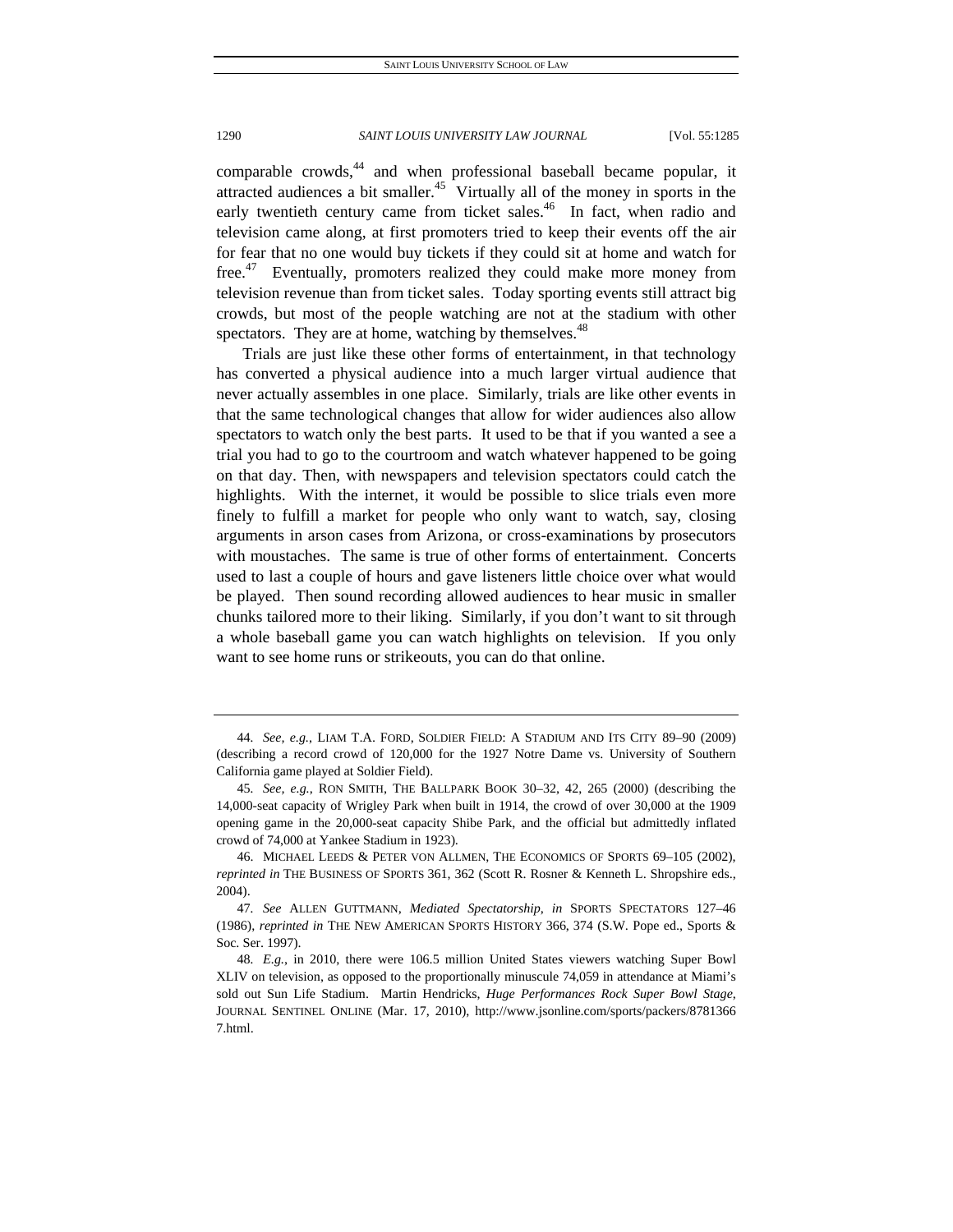2011] *TRIALS AND OTHER ENTERTAINMENT* 1291

I don't want to overstate the extent of this change. In my office, I have a book from 1925 called *Famous American Jury Speeches*, which is kind of like a highlight reel of opening and closing arguments from the previous forty years.<sup>49</sup> It has Clarence Darrow's closing argument in the Leopold-Loeb case,<sup>50</sup> a couple of arguments by Joseph Choate, as well as a whole bunch by people I have never heard of.<sup>51</sup> It has always been *possible* to edit the spectator's experience down to the most exciting bits. It has just never been so easy as it is today, whether with trials or with any other kind of entertainment.

On the other hand, trials themselves were changing in ways that affected the spectator's experience. Mostly, they grew less exciting. Trials gradually became more legalistic over the course of the nineteenth and twentieth centuries. $52$  In 1800 a trial consisted almost entirely of witnesses telling what they knew.<sup>53</sup> They were interrupted only to be asked questions, and not just by the lawyers—sometimes the judge would ask questions, and sometimes even the jurors would ask questions.<sup>54</sup> Today, trials still involve witnesses telling stories, but only in patches between voir dire and objections and long stretches of legal argument and the laying of foundations for the introduction of exhibits and so on.<sup>55</sup> Trials aren't nearly as interesting as they used to be. It is an ordeal to sit through a whole trial today, in a way that wasn't true a couple of centuries ago. Even if there had been no technological change—no newspapers, no radio, and so on—there will would have been increasing pressure to find some way of watching only the highlights, without all the boring things in between.

In some respects, then, the changes in the way the public has experienced trials have nothing to do with trials themselves. Those changes are emblematic of a broader change in the nature of entertainment, a change that can be traced to technological developments like television and the internet. In other respects, though, trials themselves have changed, and those uniquely legal

 <sup>49.</sup> FAMOUS AMERICAN JURY SPEECHES (Frederick C. Hicks ed., 1925).

<sup>50</sup>*. Id.* at 992–1089.

<sup>51</sup>*. Id.* at 183–213.

 <sup>52.</sup> LAWRENCE M. FRIEDMAN, AMERICAN LAW IN THE TWENTIETH CENTURY 251–52 (2002).

 <sup>53.</sup> LAWRENCE M. FRIEDMAN, CRIME AND PUNISHMENT IN AMERICAN HISTORY 237 (1993).

<sup>54</sup>*. See* MIKE MCCONVILLE & CHESTER L. MIRSKY, JURY TRIALS AND PLEA BARGAINING: A TRUE HISTORY 139 (2005) ("The [judge] would directly involve themselves in the questioning of witnesses where issues raised required further clarification or to avoid duplication and unnecessary argument."); Lisa M. Harms, Note, *The Questioning of Witnesses by Jurors*, 27 AM. U. L. REV. 127, 134 (1997–1998) ("They [jurors] actively marshalled [sic] facts and asked questions of witnesses who could help piece together a compete story.").

<sup>55</sup>*. See generally* FED R. CIV. P.